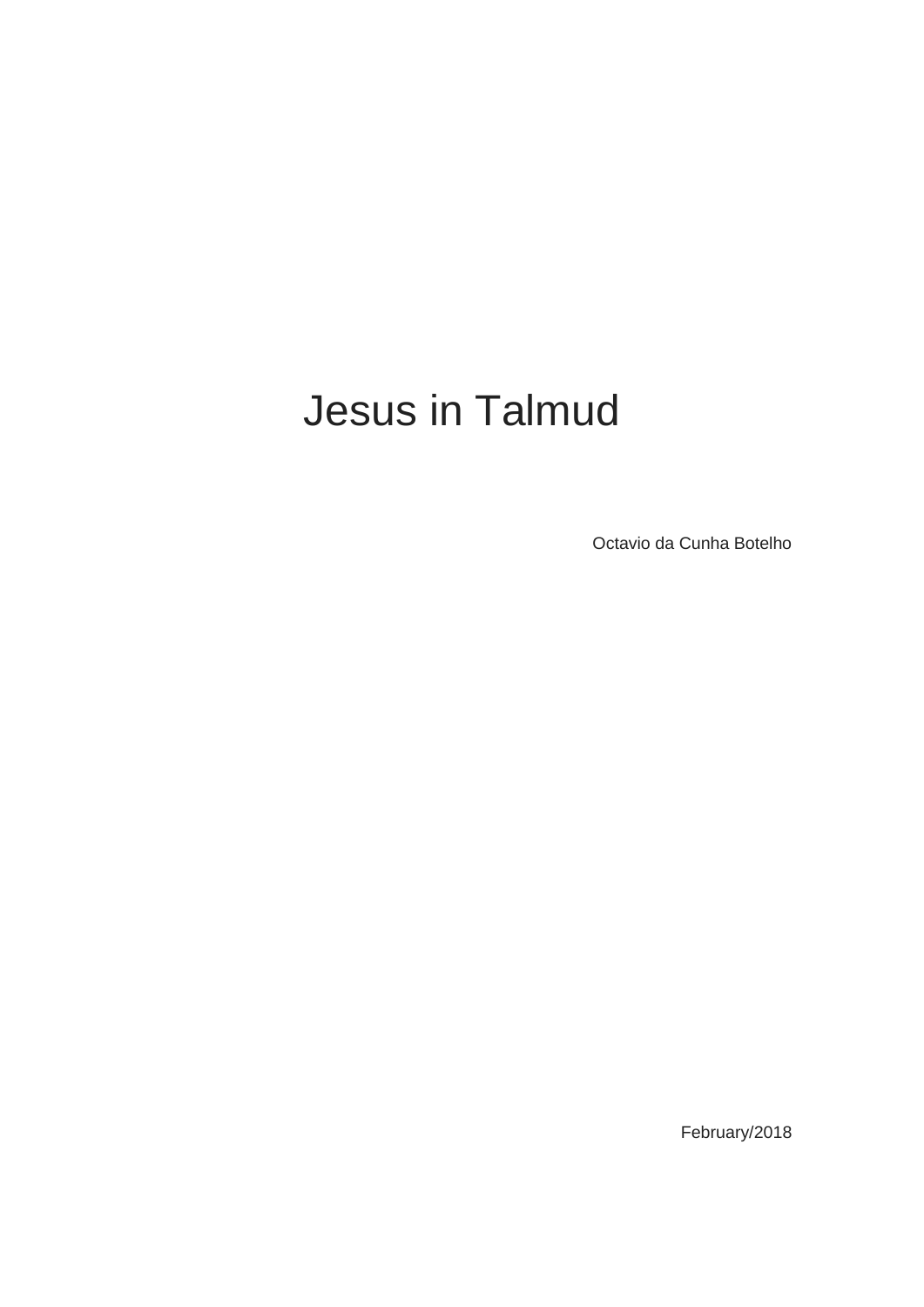For many religious, there is a great difference between an idea that is said in a book that is not canonized and an idea that is mentioned in a canonized book, especially when it is a criticism or an offense. Canonization is the approval of the authority of a text or the sanctification of a devotee. Thus, in the rivalry among religions, when an offense or criticism is made about another religion, if the source of this offense is a non-canonized text, the effect is not the same if it were made by a canonized work. That is, the mention in a popular and non-canonized text does not produce the same impact of the mention in a canonized text. This is a very common mentality in religious culture.

An example is what happened to hostile accounts of Jesus in the collection of the *Sefer Toledoth Yeshu* (Jesus' Life Book), the Jewish version of the life of *Yeshu* (Jesus), which was never canonized in Judaism, always remaining as popular texts, never bothered Christians so much. On the other hand, very different was the impact of hostile statements on Jesus (*Yeshu*) in the Talmud, a sacred and canonized text, the second in Jewish authority after the Hebrew Bible.

Although the Talmud reproduced only brief offensive statements about Jesus (*Yeshu, Yeshu ha-Notzri, Ben Stada, Ben Pandera*, etc.), their impact on the Christian clergy was resounding, provoking furious reactions (persecution, reading ban, censorship, and burning), as we shall see below; while *Toledoth Yeshu* extrapolated in the hostilities and humiliations of *Yeshu* (Jesus), with much more extensive and offensive accounts, but never bothered Christian authorities as much as the Talmud harassed. The difference was in canonical authority.

Therefore, the brief study below seeks to show one of the many versions about the life of Jesus, this time from the perspective of a tradition outside of Christianity, versions that emerged in the first centuries of the Christian era.

## **The First Records of the Jewish Versions on Jesus (***Yeshu***)**

Just as the apocryphal Gospels diverge from the canonical Gospels in the accounts of Jesus' life and sayings, but without harassing him, the anti-Christian narratives of the Jews, in turn, go much further by deprecating and mocking Jesus. These hostile accounts are not medieval creations, as many Christians think. For there are documents confirming that Jewish versions of the life of Jesus, very different from the versions of the canonical and apocryphal gospels, were already circulating orally in the second century, they were only enlarged during the Middle Ages. The oldest record appears in the work *Dialogue with Trifon*, *the Jew*, of the Christian apologist Justin, the Martyr, probably composed in the year 135 CE. In it, *Trifon*, a fictitious Jew created by Justin, for literary purposes alone, states that "Jesus, an impostor from Galilee, whom we crucified, but his disciples robbed at night from the tomb, where he was lying when released from the cross, and now deceive men by claiming that he rose from the dead and ascended into heaven" (*Dialogue with Trypho, The Jew*, Chapter 108 - Praten, 1867: 235). That the theft of the body of Jesus was a controversy from the earliest years can be confirmed in the Gospel of Matthew 28: 12-5, when the Jewish priests met with the religious leaders and devised a plan. They "gave the soldiers a large sum of money, saying to them, "You must declare this: his disciples came during the night and stolen the body while they were asleep. (...). Therefore, the soldiers received the money and followed the instructions. And this version spread among the Jews unto this day" (NIV-PT, Mt. 28: 12-5).

Even more hostile is the summary of Jesus' life in *The True Doctrine* (Greek Λόγος Αληθής - *Logos Alethes*) of the Greek thinker Celsus, a lost work of the second century but reproduced largely in the heresiology *Against Celsum* (gr. Κατά Κελσου - *Kata Kelsou*) of the Christian Origen (3rd century CE.), written in an attempt to refute the criticism of the Greek author. Celsus accused Jesus of having invented his birth of a virgin; and warns Jesus that he was born of a Jewish village, a poor country woman, who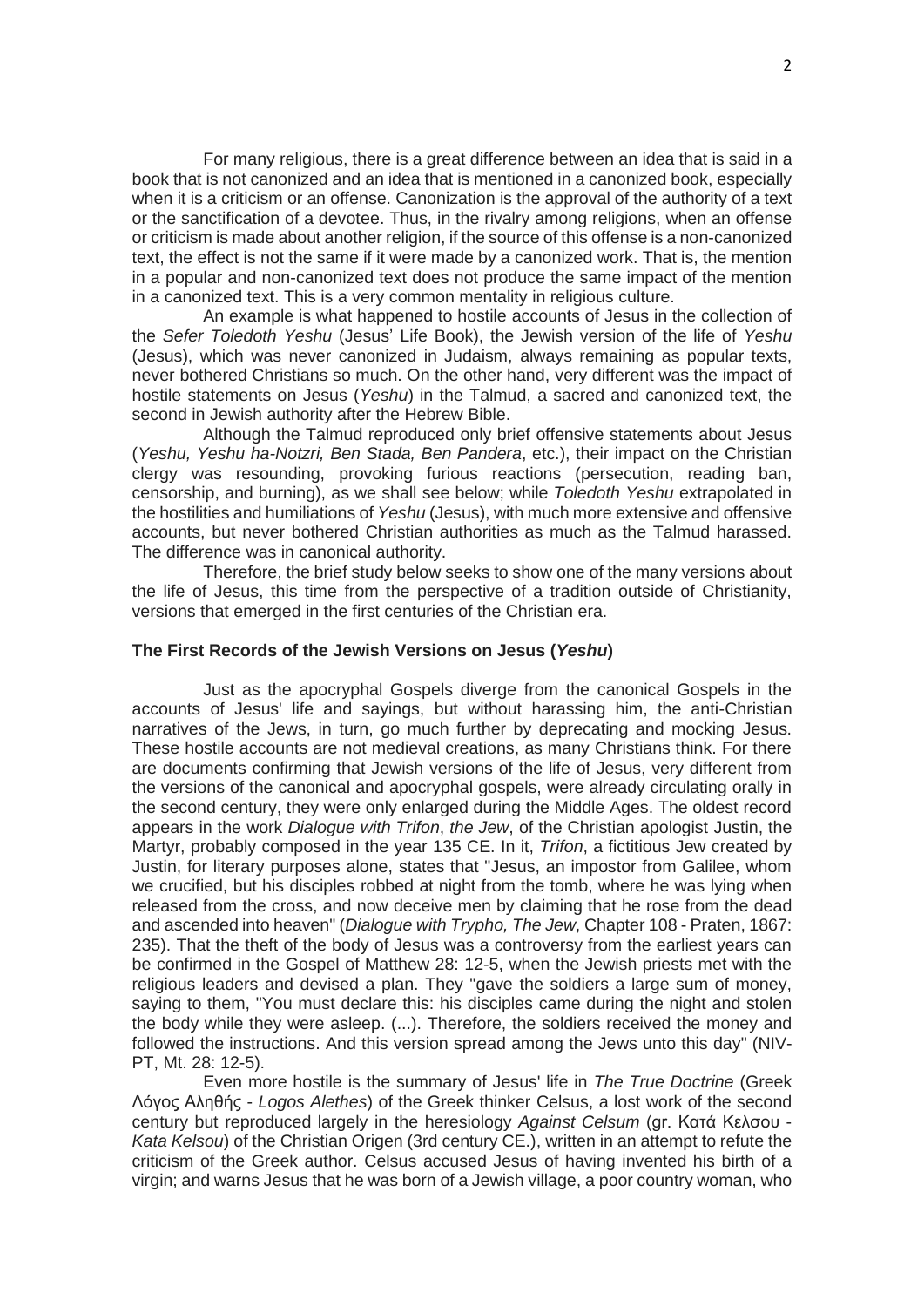got her livelihood from the weaving<sup>1</sup>, and was expelled from her house by her husband, a carpenter by profession, because she was convicted of adultery, after having been expelled by her husband, she wandered for a while, then she unhappily gave birth to Jesus, an illegitimate son, who having labored as a servant in Egypt, by virtue of his poverty, acquired some miraculous powers, of which the Egyptians are very proud, then returned to his own country, highly enthusiastic over them, and through these powers he proclaimed himself a god (Origen *Contra Celsum*, vol.18 and 32 - Chadwick, 1980: 28 and 31; see also: Schonfield, 1937: 132-8 ; Schäfer, 2007: 18-9 and Cook, 2011: 215s). Celsus also revealed his suspicion about the veracity of the Gospel accounts, saying that "although I could say much about what happened to Jesus that is true, and nothing like the accounts that were written by the disciples ..." (Origin *Against Celsum*, vol. II, 13 - Chadwick, 1980: 78 and Schonfield, 1937: 132). He further adds that some "Christian believers, as whom in an outbreak of intoxication have gone so far as to alter the original text of the gospel three, four, or several times, they have altered its content in order to enable them to deny the difficulties before the criticism" (Origen *Contra Celsum*, vol.2.27 - Chadwick, 1980: 90 and Schonfield, 1937: 133).

Celsus was wary of the miraculous phenomena that occurred during John's baptism on Jesus in the canonical Gospels, questioning Jesus directly as follows: "When you were bathing near John, you say you saw what appeared to be a bird flying toward you from the air. What trusted witness has seen this apparition, or heard a voice from heaven regarding you as the son of God? There is no proof except your word, and the evidence you are able to present is from one of your men who was punished like you?" (Origin *Against Celsum*, I. 41 - Chadwick, 1980: 39) Also, Celsus questioned the divinity of Jesus regarding his flight after the condemnation, an episode that does not appear in the canonical gospels, nor in the Apocrypha, but known from the Jewish tradition of that time, as follows: "How can we consider him a God, when on other occasions, the people have perceived, he did not manifest anything of what he had promised to do, and when we condemned him, we sentenced him and we decided that he should be punished, he was caught hiding and fleeing in the most humiliating manner and actually was betrayed by those he called disciples? (Origin *Against Celsum*, II.09 - Chadwick, 1980: 73 and Schonfield, 1937: 137).

Over time, new hostile episodes were added to this Jewish tradition and transmitted orally, from generation to generation, until some passages were included, through mentions, in the Talmud, perhaps around 300 CE until the year 600 CE, and then in the rabbinical *Midrash* commentary, to finally be compiled in written form, through different versions, during the Middle Ages, in a collection known as *Sefer Toledoth Yeshu.*<sup>2</sup>

## **The Talmud**

The Talmud ( ודּמ ְל ַּת (is the document of Rabbinical Judaism formation at the end of Antiquity. He is the most authoritative text for Jews after the Hebrew Bible (*Tanakh*). It is an extensive compilation of the Oral Law (*Torah Shebealpeh*), while the Torah is the Written Law (*Torah Shebikhtav*), in other words, it is the oral interpretation of the Written Law previously preserved only in memory and transmitted orally. There are two versions of the Talmud: the Palestinian Talmud (*Talmud Yerushalmi*), completed around the fourth century CE, and the Babylonian Talmud (*Talmud Bavli*), completed around the sixth century CE, the latter is the most extensive and most esteemed. It is constituted of two parts compiled in two stages, the oldest one is the *Mishnah* (tradition),

<sup>1</sup> In the Huldreich version of *Toledoth Yeshu* she is mentioned as a hairdresser

<sup>&</sup>lt;sup>2</sup> To know the *Sefer Toledoth Yeshu* collection, see: Schäfer, 2014; Klausner, 1926: 47-54; Schonfield, 1937; Van Voorst, 2000; Cook, 2011: 215-31.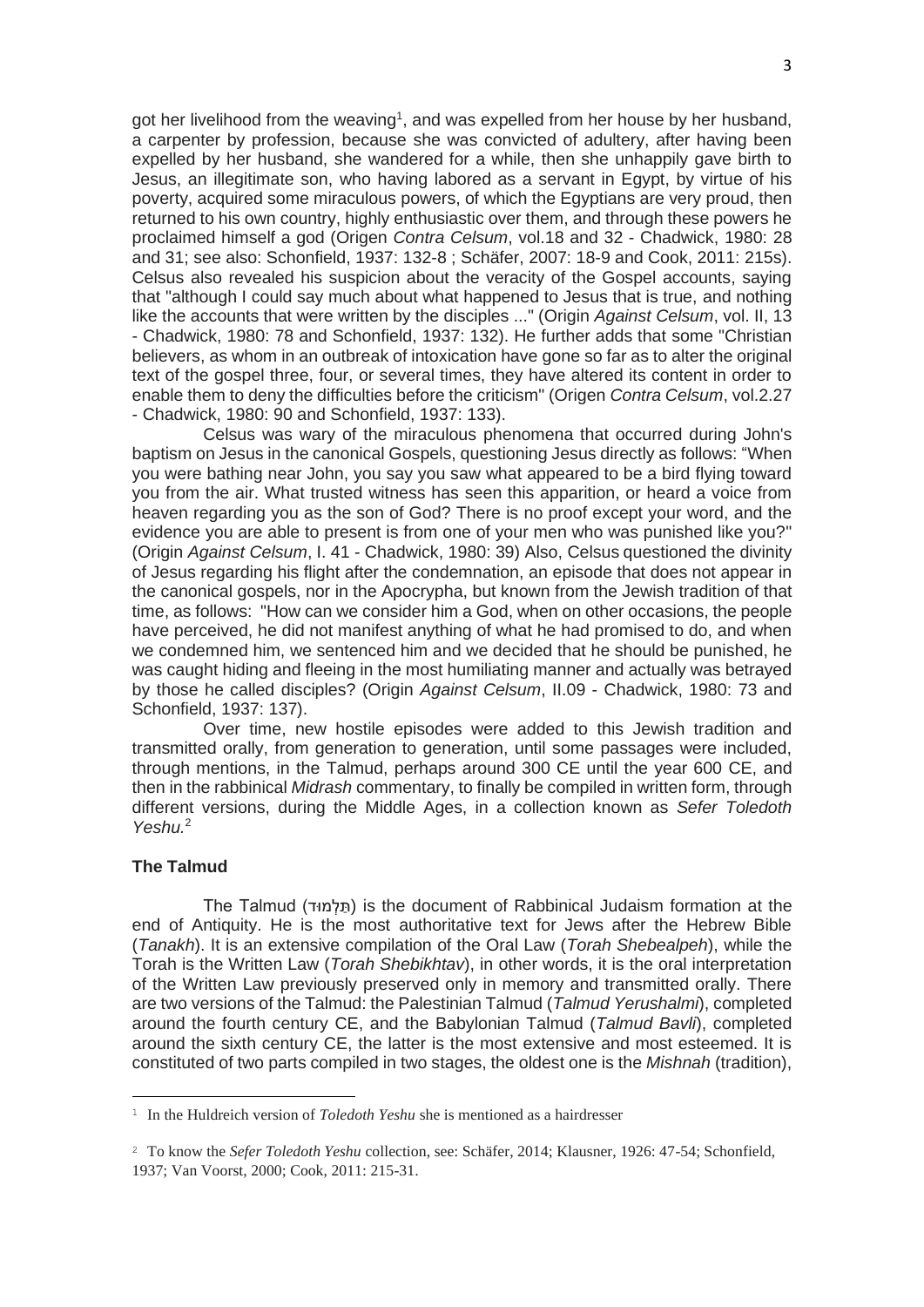and the later one is the *Gemara* (comment). There are also supplementary comments known to *Tosefta* and *Midrash*, which are generally not included in the Talmudic volumes. The Talmud belongs to the sect of the Pharisees, the only ancient sect of pre-Rabbinic Judaism that survived the destruction of the Second Temple (70 CE). The reason for the compilation of the laws of the Talmud for the written form may have been the fear of the few surviving rabbis after the great revolt that oral tradition could be lost.

The Talmud is a very extensive work, it has 64 tractates (*masekhtot*) divided into 6 orders (*sedarim*). The English translation of Soncino Publishing House of 1935-52 covered 35 volumes, later reprinted in 18 volumes in the year 1961 and the electronic edition has almost 10,000 pages. Talmudic literature has developed in stages. The first stage is known as the Tannaic period, the name attributed by virtue of the *Tannaim* sages of that time, from the first century CE until about 200 CE. The main text of Tannaic literature is *Mishnah*. After the Romans crushed the Jewish revolt in 70 CE, the Pharisees were the only organized group in Judaism to survive. With Roman permission, they created a rabbinic center on the coast of Palestine, with the most influential rabbi of the time, *Yohanan ben Zakkai*, as the leader. They took on the task of beginning to compile the ancient legal traditions of the Pharisees, some from the first centuries BCE. The body of texts previously preserved in memory was studied and its coding started. Then Rabbi *Akiba* and Rabbi *Meir* took over the task, and the material was organized into legal categories. Shortly after 200 CE, the process was completed by Rabbi *Judah*, the Prince, who supervised the compilation of the collection of religious laws in the *Mishnah*, and then the Tannaic period ended.

Because the Jewish law is mutable, the process of interpreting the Torah in new cases continued after the year 200 CE. Then began the amoratic period of Rabbinical Judaism, name derived from the wise rabbis (*amoraim*) of that time. *Mishnah* became a subject of theological and legal development. Finally, two *Guemaras* on the *Mishnah* developed, one in Palestine and one more extensive (and finally much more influential) in Babylon. Then, two collections of the Talmud emerged: The Palestinian Talmud, also known as the Talmud of Jerusalem or *Yerushalmi*, was completed around 350 CE; and a more external one, the Babylonian Talmud, also known by Talmud *Bavli,* completed around the year 500 CE.

Despite the Talmud's great authority and prestige within the Jewish community, especially among the Orthodox, it was not immune to criticism. The well-known Jewish reformer Abraham Geiger declared in the nineteenth century that the Talmud was "an awkward colossus that needed to be overthrown" (De Lange, 2000: 56). In addition, in the definition of some Jewish feminists, the Talmud is "a gigantic monument of discrimination and submission of women". It is not all the Jewish currents that accept it in its entirety, some reinterpret it in the light of the contemporary mentality, while others reject it completely. The immense sense of misogyny, prejudice, discrimination and submission of women in the Talmud is only comparable to that of the misogynous *Manusmrti* (Code of Manu) of the Hindus. Because of their extension and obsoleteness, the archaic laws of the Talmud challenge the customs of the contemporary age, as well as counter to some UN conventions on the elimination of all forms of discrimination. Therefore, for the most critical authors, the Talmud is an archaeological piece that should be displayed in a museum, due to its obsolete character.

#### **The Persecution, Censorship and Burning of the Talmud**

The intolerance of the Catholic Church during the Middle Ages went so far as to admit that mere exposure to ideas and heretical books was enough to jeopardize the eternal salvation of its faithful. With such concern in mind, the Church mobilized to protect its followers by censorship or burning books that were considered dangerous. The censorship ranged from persecution, through the obligation to erase censored passages, by the prohibition of its reading, by confiscation, until the burning in the fire in a public square. In addition, several *Indices* (lists of prohibited books) were issued.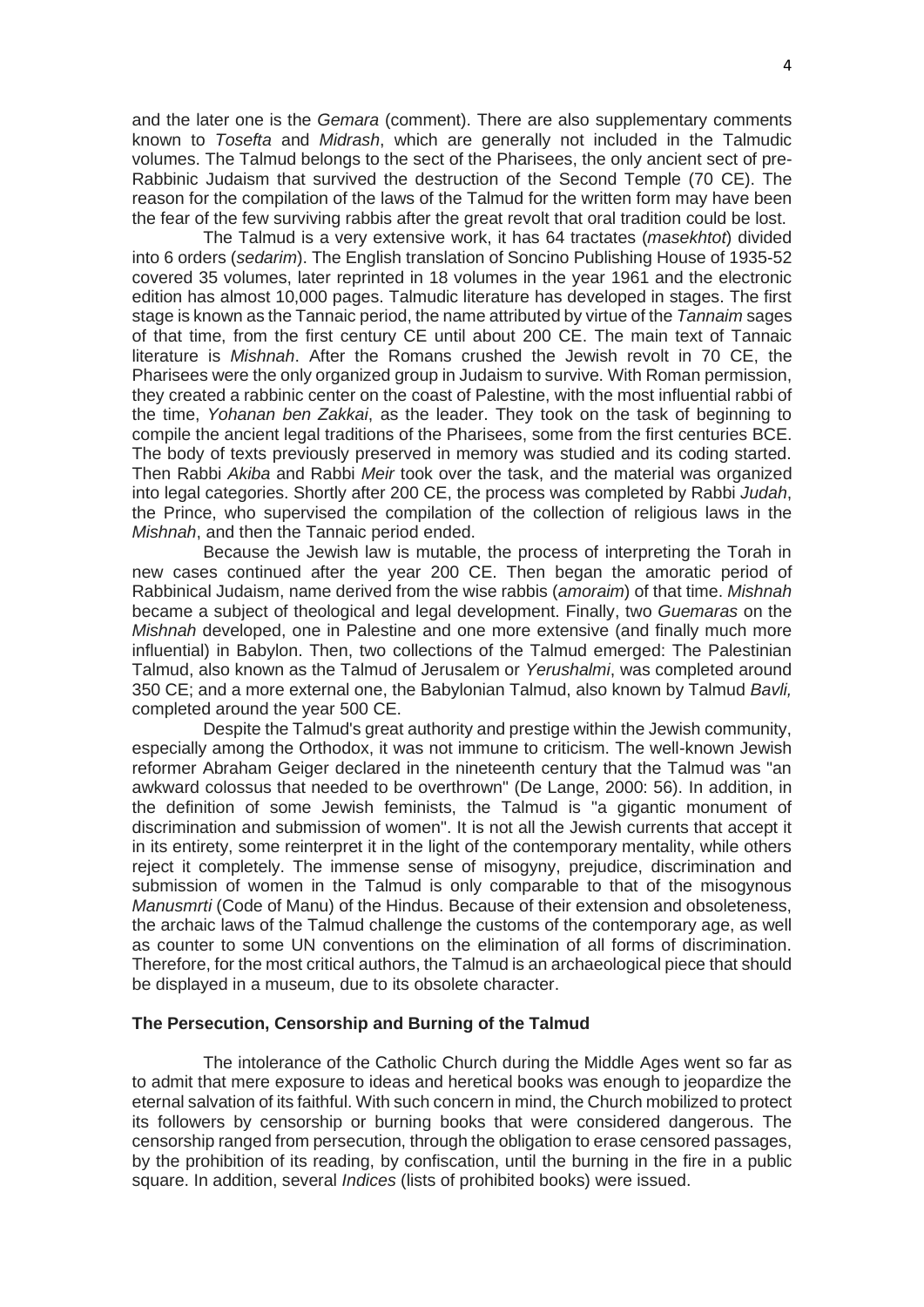Although the Church had already chased some books and promoted its burning, persecution of the Talmud began in 1236, when a Jewish apostate, Nicholas Donin, sent a memorandum to Pope Gregory IX relating 35 charges against the Talmud, claiming that it had blasphemies about Jesus and about Christianity. Then, in 1239, Pope Gregory IX ordered an investigation and because of it, sent letters to the priests of France summarizing the charges and ordering the confiscation of Jewish books in March 1240. After the Barcelona debate in 1263, James, the King of Aragon, ordered that the Jews should, within three months, eliminate all passages in their writings that were offensive to Christianity. Disobedience of this order could result in harsh punishments and destruction of the works in question.

The official meddling of the Church in Jewish life came to light with the persecution of the Talmud. Related in 1559 in the *Index Auctorum et Librorum Prohibitorum*, issued by Pope Paul IV, the Talmud was subjected to innumerable debates, attacks and burnings. In March 1589, Pope Sixtus V extended the prohibition in his *Index* to the books of the Jews, containing anything that could be interpreted as being against the Catholic Church. In 1595, the *Index Expurgatorius* of the Jewish books was created. This *Index* listed books that could not be read without the passages being revised and deleted before publication. The official reviewers, who were generally apostate Jews, were appointed to carry out this review in accordance with the rules laid down in *De Correctione Librorum*, which appeared in the *Index* of Clement VIII in 1596. Then, passages of the Talmud were erased, altered and even torn. About 420 Hebrew books were listed in a 1903 manuscript. There are thousands of Jewish books with signs of censor interference, words and entire passages blurred with ink, and even signatures from the censors at the end of the volumes. A great deal of textual errors in the standard editions of the Hebrew books owe their origin to such activities of the censors. The last edition of the *Papal Index Librorum Prohibitorum* in 1948 still included Jewish works (for further study, see: Steinsaltz, 1976: 81-5).

Peter Schäfer summarized thus: "The history of the transmission of the *Bavli* text (Babylonian Talmud) is hampered by the fact that many of the earliest manuscripts are lost because of the Catholic Church's aggressive policy against the Talmud, which culminated in many burnings of the Talmud, ordained by the Church (the first in 1242, in Paris). Moreover, after the infamous Jewish-Christian debate in Barcelona in 1263, the Church began (generally relying on the expertise of converted Jews) to censor the text of the Talmud and to eliminate (erase, blur, etc.) all the passages that the experts thought were objectionable or offensive to Christian doctrine. So, the passages that referred to Jesus became the main victim of such activity" (Schäfer, 2007: 132).

## **The Manuscripts Used by Peter Schäfer**

Thanks to the current technology of gathering an enormous amount of data and making it available electronically to researchers, research on the Talmud has been greatly favored. By this new resource, huge online databases of many Talmudic manuscripts can be consulted. Peter Schäfer used in his book *Jesus in Talmud* 14 manuscripts, both censured and uncensored; also two printed versions, Soncino (1484- 1519) and Vilna (1880-1886), both with censored and uncensored excerpts. Obviously, the uncensored passages are those that are important to know what the Talmud says about Jesus. The oldest used by Peter Schäfer was the manuscript Firenze II-I-7-9 of 1177 CE, and the most recent the Herzog manuscript 1, a Yemeni manuscript of 1565 CE. Full list in Schäfer, 2007: 131-2. A manuscript widely used by him in many parts of his study was the manuscript Munich Cod. Hebr. 95 of 1342 CE.

He reproduced a list of the passages where Jesus is mentioned in the Talmud showing the manner in which Jesus is described in the different manuscripts, as well as the passages that were erased, blurred, or altered by the censors (pp. 133-41). For example, the passage from the tractate *Gittin* of the Talmud says: "He went and brought Jesus" (manuscript Munich 95), while the printed version Soncino omits the end of the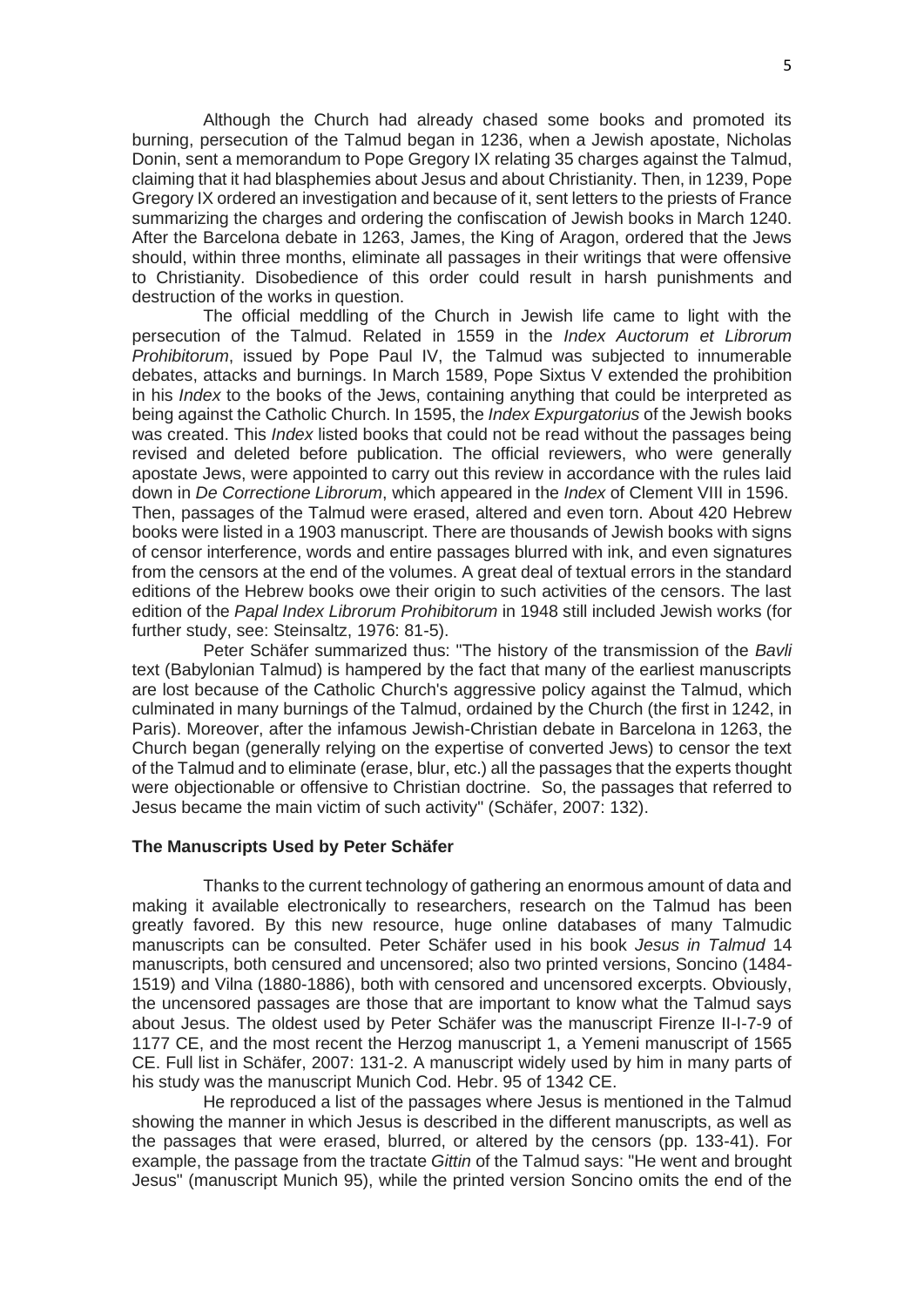sentence: "He went and brought ...", and the printed version Vilna changes the end of the sentence as follows: "he went and brought the sinners of Israel". The Vatican manuscript 130 adds: "he went and brought Jesus the Nazarene" (Schäfer, 2007: 141). A curiosity about censorship in the excerpts from the manuscripts analyzed by Peter Schäfer (p. 41-5) is that in some of them the censors appear to have been negligent or careless, since some passages with reference to Jesus were censored, whereas in others do not. More curious yet is when an identical phrase about Jesus is mentioned in two different passages in the same manuscript, and the phrase is only censored in one passage, leaving the other intact.

## **The Discussion on the Mentions of Jesus in the Talmud**

Already in the first reading of the passages of the Talmud that mention Jesus, it is possible to notice the contempt of the rabbis to him and to Christianity. In their view, Jesus was not an important religious figure and Christianity an insignificant sect. Jesus is mentioned in brief passages, often exemplifying an author of a bad deed, or as an example of a pervert. Contempt is so much that it comes to be sometimes referred to as *peloni* (a certain person), or in other passages no name is mentioned in episodes clearly referring to him, even in excerpts from manuscripts that have not been censored.

This contempt, therefore, makes it difficult to identify the mention of Jesus in the most implicit passages, a difficulty that divides the researchers of this subject into those who are minimalists, that is, those who ascribe a small number of passages concerning Jesus, the maximalists, that is, those who ascribe a great number of passages to Jesus and finally the moderates, who are those who ascribe a moderate amount, remaining between the two extremes. Because of the implicit character in the mention of Jesus, a heated discussion on this subject arose among the researchers. Based on this debate, the passages concerning Jesus can be divided into explicit passages, where he is mentioned directly by the names *Yeshu* (Jesus) and *Yeshu ha-Notzri* (Jesus the Nazarene) and the implicit passages, where he is mentioned by such names as: *ben Stada* (son of *Stada*),<sup>3</sup> *ben Pandera* (son of *Pandera*), *Balaam* or *peloni* (a certain person).<sup>4</sup> The passages censored in the manuscripts add even more difficulty in identifying the mention of Jesus. Therefore, it is not possible to follow in this study only the English translation of the Soncino printed version, since it reproduces the censored excerpts; but rather, for a more comprehensive effect, it will be used here the comparison of different manuscripts by Peter Schäfer in his book (p. 131-41), which makes it possible to identify the sections censored, as well as the knowledge of the original writing in the excerpts of the manuscripts that escaped the fury of Christian censors.<sup>5</sup>

#### **The Family of Jesus (***Yeshu***)**

Before mentioning the passages in the Babylonian Talmud that mention the relatives of Jesus (*Yeshu),* we must report the Jewish version of his birth. Very different from the canonical Gospels, the Jewish versions, from the record of the Greek thinker Celsus and passing through some versions of the *Sefer Toledoth Yeshu*<sup>6</sup> compiled in the

<sup>3</sup> Sometimes corrupted as *ben Stara* in some manuscripts of the Talmud.

<sup>4</sup> Some authors argue that these names do not refer to Jesus.

<sup>5</sup> Peter Schäfer's extensive work on the comparison of the different manuscripts is indispensable in the present understanding of the mentions of Jesus in the Babylonian Talmud, due to the existence of manuscripts with censored passages and uncensored passages, for in this comprehensive comparison it is possible to perceive the difference with previous works, when the collation was not so complete, for examples, see: Herford, 1903 *passim* and Klausner, 1926: 18-47.

<sup>6</sup> A collection of different versions of the life of *Yeshu* (Jesus) from the point of view of the Jews. Because of its derogatory character, the component texts of this collection are known as anti-gospels or hostile gospels.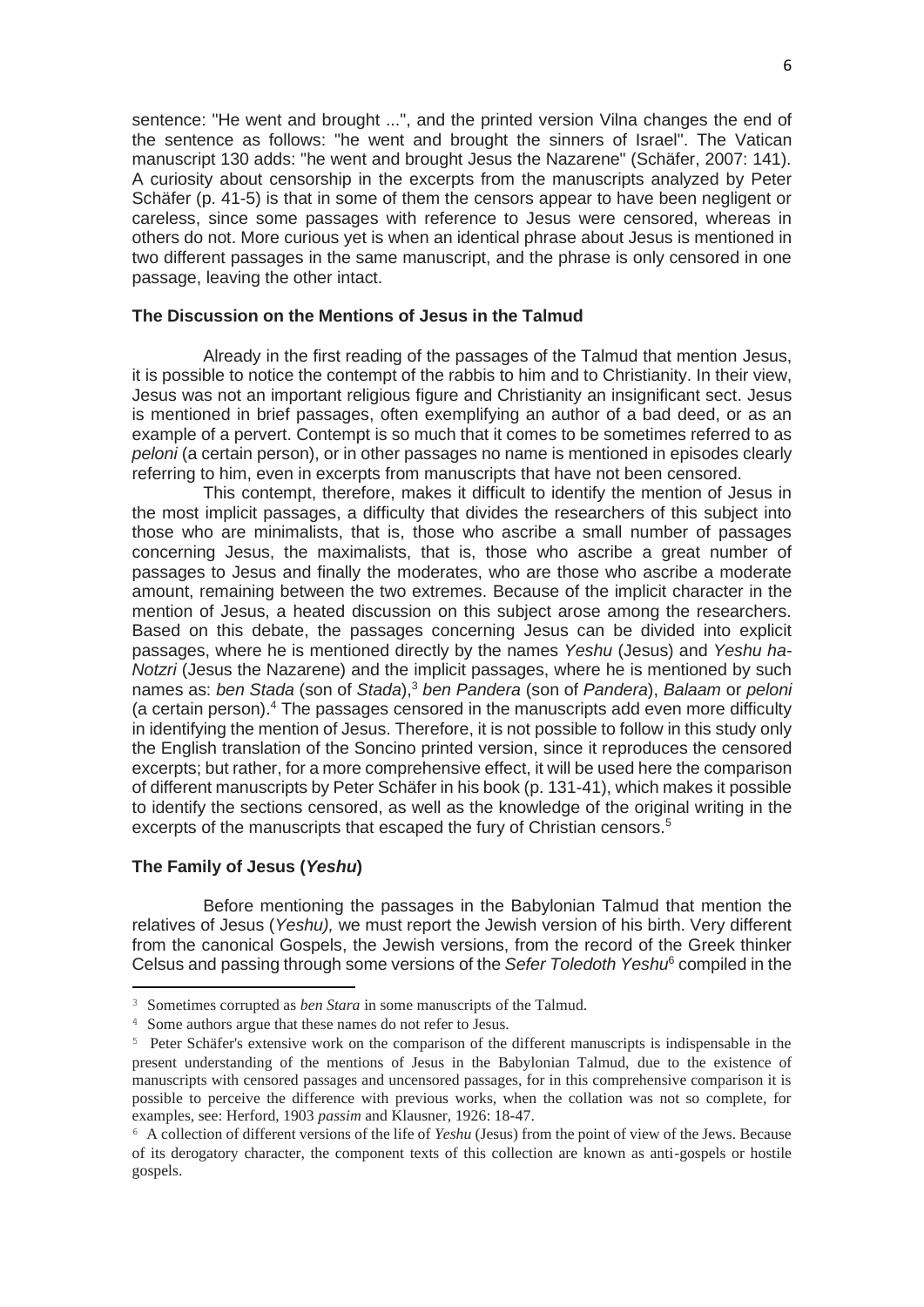Middle Ages, he was not born of a virgin mother but of an adulterous relationship between his mother Miriam (Mary) and the soldier Joseph Pandera, because she was already engaged to a fiancé, so Jesus was a bastard son. Then Peter Schäfer explains why the name "*Stada*" is also attributed to his mother Miriam (Mary): "*Stada* is an epithet that derives from the Aramaic / Hebrew root *sat.ah / sete*, (to deviate from the right path, to mislead, to be unfaithful). In other words, his mother Miriam was also called "*Stada*" because she was a *sotah*, a woman suspected of adultery, or rather, condemned for adultery" (Schäfer, 2007: 17). Whereas his biological father, Jose Pandera, was a soldier who lived near his mother Miriam's house, so he attracted by her beauty, seduced her. She became pregnant and then gave birth to a bastard son, whom she baptized with the name *Yeshu* (Jesus).

This tradition seems to precede the *Toledoth Yeshu* and the Talmud, since it is reported in Celsus's work, where "the mother of Jesus is described as expelled from house by the carpenter with whom she was committed, since she was condemned for adultery and had a son with a certain soldier named *Panthera* (*Pandera*)" (*Origen Contra Celsum*, I.32 - Chadwick, 1980: 31; see also: Schäfer, 2007: 19).

The rabbi's contempt for Jesus was so much in the early years of Christianity that in the Tractate *Shabbat* 104b of the Babylonian Talmud, they became embroiled in the following doubts and confusions: "Was he the son of *Stada* and not the son of *Pandera*? Rabbi *Hisdah* said: her husband was *Stada* and the lover *Pandera*. But was not *Pappos ben Yehuda* and her mother *Stada* the husband? His mother was Miriam, the woman who let her hair grow. This is what they say about her in Pumbeditha: $7$  She was expelled from home for being unfaithful to her husband" (Schäfer, 2007: 16; see also: Herford, 1903: 35 and Van Voorst, 2000: 109).<sup>8</sup>

## **Jesus as a Fool**

Before quoting the next mention of Jesus in the Talmud, it is necessary to inform the context from which it was withdrawn. Unlike the canonical gospels, whose miracles of Jesus are of divine origin, the Jewish tradition records two versions of the origin of the magical powers of Jesus. The version recorded in some texts of the *Toledoth Yeshu* informs that Jesus, in order to gain power, stole the knowledge of the Ineffable Name of God in the temple of Jerusalem, through the cheating of writing the name on a small piece of parchment and hiding it in a cut made in his leg, so as not to be surprised by the lions guarding the exit of the sanctuary and made those who memorized the name, forget it with the roar of the lions. Another version, recorded by the Greek thinker Celsus, states that Jesus learned his magic in Egypt, when he worked in that region as a servant. "She (Mary) wandered about for a while, so she miserably gave birth to Jesus, a son illegitimate, who having labored as a servant in Egypt, by virtue of his poverty, acquired some miraculous powers, of which the Egyptians are very proud, returned to his own country, highly enthused because of them, and through these powers proclaimed himself a god" (*Against Celsum*, vol. I. 28 and 32 - Chadwick, 1980: 28 and 31; see also: Schonfield, 1937: 132-8; Cook, 2011: 215s).

This last version is the one that is mentioned in the same tractate *Shabbat*  104b, during a discussion about the permission or the prohibition of writing during *Sabbath* day. Jesus (*Yeshu*) is mentioned as an example of who disrespected this prohibition. "But, *ben Satra* (*Stada*) did not learn only in such a way"? That is, did not he use tattoos on his body as an aid to facilitate learning (of the Ineffable Name), so were

<sup>7</sup> Name of an ancient city of Babylon where an influential rabbinic academy worked.

<sup>8</sup> This passage is repeated in the tractate *Sanhedrin* 67a and appears only in manuscripts that were not censored. The English translation of the printed version Soncino reproduces, through a note, the uncensored writing of other manuscripts. Peter Schäfer used the manuscript Munich 95 in the translation of this passage and compared it with the writing in other manuscripts through notes (pp. 148-50).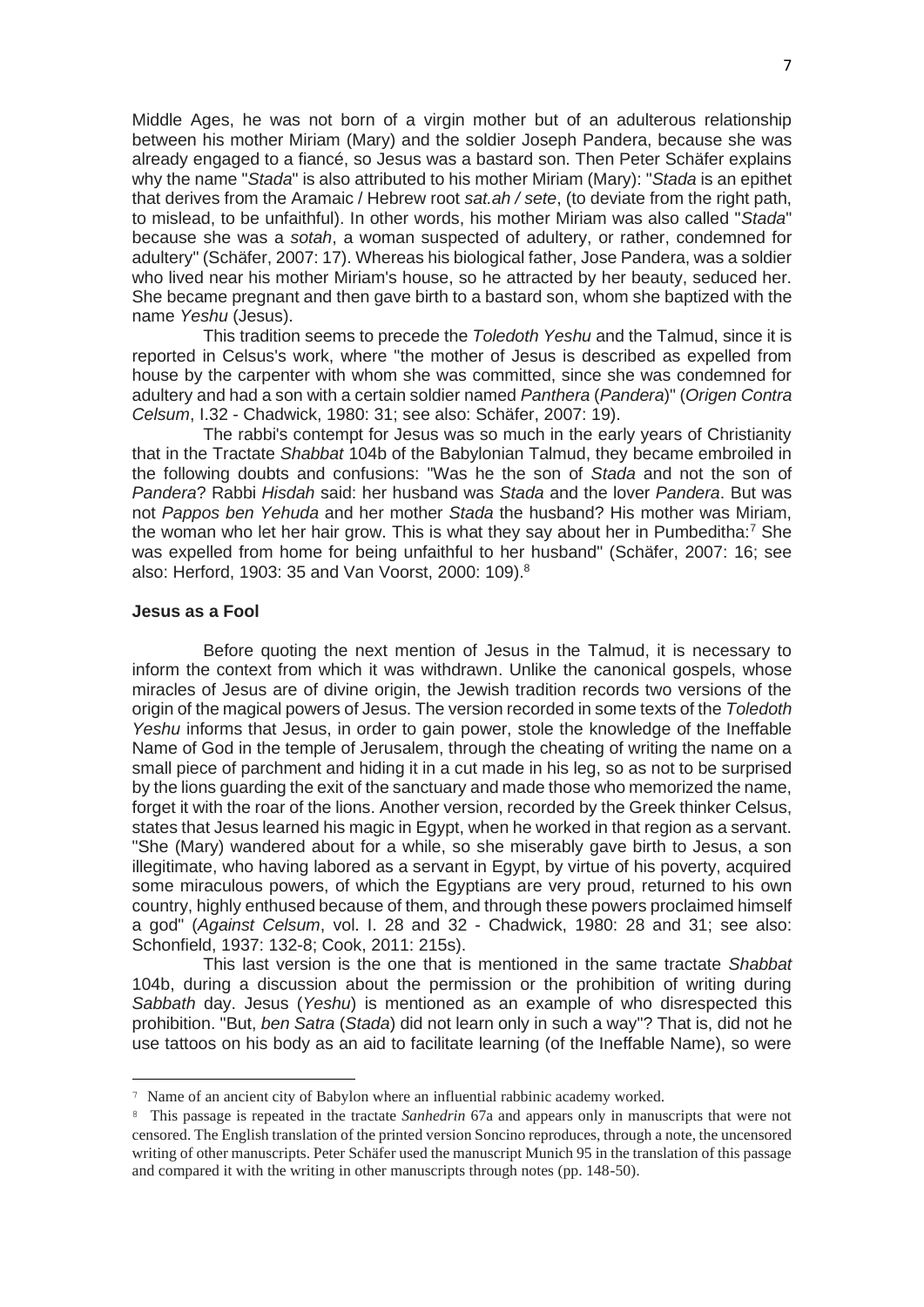not they (the tattoos) clearly letters and therefore forbidden to be written during the *Sabbath*? Further on, Jesus is offended in the following manner: "But, *ben Stada* (Jesus) did not bring sorcery from Egypt by means of a tattoo (*biseritah*) on his skin"? Hence three rabbis disregarded this objection with the counterargument that *ben Stada* (Jesus) was a fool, and that they (rabbis) would not let a fool's behavior influence the implementation of the Sabbat laws" (Schäfer 2007: 16, see also: Herford, 1903: 35; Klausner, 1926: 21 and Van Voorst, 2000: 109).

#### **Jesus as an Inconvenient Disciple**

Another mention of Jesus (*Yeshu*) in the Babylonian Talmud appears in the tractate *Senhedrin* 103a, in a passage commenting on a verse from Psalms (91.10): "... no plague shall approach his tent; that you do not have a son who publicly spoils his food, such as Jesus the Nazarene (*Yeshu ha-Notzri*)" (Schäfer, 2007: 26; see also: Herford, 1903: 56-7 and Van Voorst, 2000: 113).

Peter Schäfer explains that the phrase "spoil his food" refers to an idiomatic phrase of the time that meant "committing an inconvenient action" (idem: 27). Therefore, Jesus is here quoted as an example of someone who has done an inconvenient deed.

## **Jesus Antagonized by His Own Master**

In an absolutely unknown episode to canonical and apocryphal texts, narrated in the tractate *Sanhedri*n 107b of the Babylonian Talmud, Jesus (*Yeshu*) is pushed by his own master*, Yehoshua b. Perahya*: "... nor as *Yehoshua b. Perahya*, who pushed Jesus of Nazareth with both hands" (idem: 34).

In another episode in the tractate *Sotah* 47a, even more stranger to the canonical and apocryphal texts, Jesus is excommunicated by his master (*Yehoshua b. Perahya*) when they were both in an inn and his master was attracted by the beauty of the innkeeper: "He (*Yehoshua b. Perahya*) got up, went out, and was in a certain inn. They (the guests and the staff) paid him great respect. He said, "How beautiful is this innkeeper!" He (Jesus) said: "Master, her eyes are watery." He (*Yehoshua b. Perahya*) replied: "You wicked disciple, do you deal with such a thought? He then issued 400 blows of a *shofa*r <sup>9</sup> and excommunicated him (Jesus). He (Jesus) stood before the master several times and he said, "Receive me", but he (*Yehoshua b. Perahya*) refused to pay attention to him. One day, while the master was reciting the *Shemah,*<sup>10</sup> he (Jesus) came to him (the master). This time he (*Yehoshua b. Perahya*) wished to receive him and made a sign for him (Jesus) with the hand. However, he (Jesus) thought that he (the master) wanted to dismiss him again. He (Jesus) left set up a brick and worshiped it.<sup>11</sup> He (*Yehoshua b. Perahya*) said to him (Jesus), "repent", but Jesus answered him: "Thus I have learned from you: whoever sins or causes others to sin is deprived of the power to do penance". The master said, "Jesus the Nazarene practiced magic, deceived and led the people of Israel to error" (Schäfer, 2007: 35; see also: Van Voorst, 2000: 111-2).

As we can see above, it is clear the rabbis' intention to depreciate the role of Jesus as a disciple, as well as to ridicule the competence of *Yehoshua b. Perahya* as a master.

<sup>&</sup>lt;sup>9</sup> A kind of trombone used in Jewish ceremonies.

<sup>10</sup> A Jewish prayer.

<sup>&</sup>lt;sup>11</sup> However, much this may lead us to think that it is a mockery of the Rabbis on the Christian practice of worshiping idols, P. Schäfer notes that this is not a matter of this, but an ancient Babylonian custom of worshiping bricks, where the Babylonian Talmud was compiled, therefore a late interpolation of the publisher, since the event did not occur in Babylon (Schäfer, 2007: 37 and 156-7).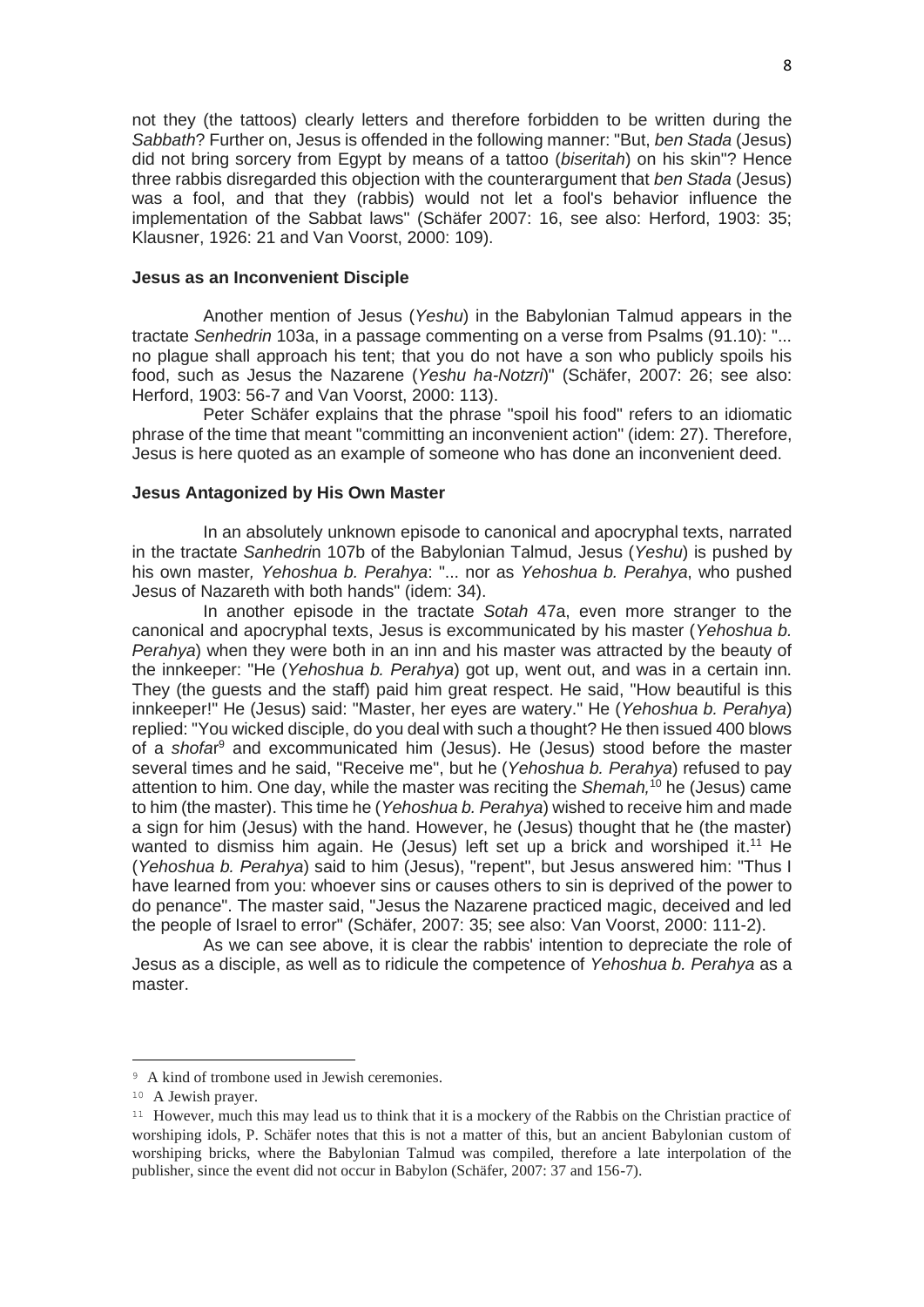## **The Execution of Jesus**

Very different from the canonical version, whose death of Jesus took place on the cross, the version of the Babylonian Talmud reports that he was initially hanged and then a herald left announcing, 40 days before, his execution by stoning. Therefore, instead of being crucified, Jesus was first hanged and then stoned to death. The account appears in the tractate *Sanhedrin* 43a: "On the eve of the *Sabbath*, on the eve of the Passover, Jesus the Nazarene was hanged (*cloth'uhu*). In addition, a herald went out 40 days before announcing: 'Jesus the Nazarene will be stoned because he practiced sorcery (*kishshef*), instigated (*hissit*) and seduced (*hiddiah*) Israel to idolatry. Whoever knows of anything in his defense let him come and declare it. 'But, since they did not find anything in their defense, they hung him on the eve of the *Sabbath*, the eve of the Passover. *Ulla* said; 'Do you suppose that Jesus the Nazarene was someone for whom a defense should be made'? He was a *mesit* (one who instigated Israel to idolatry), concerning whom the Merciful God says: 'Show no compassion for him and do not protect him' (Deuteronomy, 13.09). As to Jesus the Nazarene was different because he was close to the government" (Schäfer, 2007: 64-5; see also: Herford, 1903: 83). Again, the mention of Jesus (*Yeshu*) occurs in the midst of a discussion this time about the procedure of executing a condemned man as an example of how the execution rite should be performed. P. Schäfer explained that the final phrase "As to Jesus the Nazarene was different, for he was close to the government", it means that the Jews took the most careful precautions, for Jesus had friends at the top of the government, perhaps a reference to the interest of the wife of *Pontius Pilate* for information from the people that Jesus performed miracles.

This Talmudic episode makes clear the reaction of the rabbis to the Christians' claim that Jesus was accused by false witnesses and had no time to defend himself, so the introduction of the herald character with his announcement of the execution 40 days in advance (Van Voorst, 2000: 114, 117-8 and 120).

## **The Disciples of Jesus**

Very different from the canonical Gospels that enumerate twelve major disciples of Jesus (Mt, 10: 1-4, Mc, 03: 13-9 and Lk, 06: 12-6), the Babylonian Talmud, in the tractate *Sanhedrin* 43a-b, lists only five disciples. The passage says, "Our rabbis taught, Jesus the Nazarene had five disciples, they were: *Mattai, Maqqai, Netzer, Buni* and *Todah*" (Schäfer, 2007: 75). Note that except for the name *Mattai*, which resembles the name Matthew, the rest have no resemblance to the names of the apostles mentioned in the Gospels. In addition, this passage informs that the five disciples died together with Jesus. Perhaps an attempt to disprove the canonical version that they witnessed the resurrection of Jesus after death and thereby cast doubt on the occurrence of this phenomenon.

## **Jesus in Hell instead of Heaven**

In a bizarre passage, Jesus is mentioned in the Babylonian Talmud, in the tractate *Gittin* 56b and 57a, as one of the three greatest villains in Jewish history, <sup>12</sup> along with *Titus*, the destroyer of the Second Temple, and *Balaam*, the prophet of the nations. All three are in hell, where they are serving punishment for their misdeeds. The basis of history and the passage is in the *Mishnah*, which lists those terrible sinners who have no

 $12$  The references to Jesus in the Babylonian Talmud are so confusing at times that it is common to find contradictions. For example, while in many passages Jesus is treated with contempt, for being considered an insignificant character, in the passage above he is included in the list of the three principal enemies of Israel.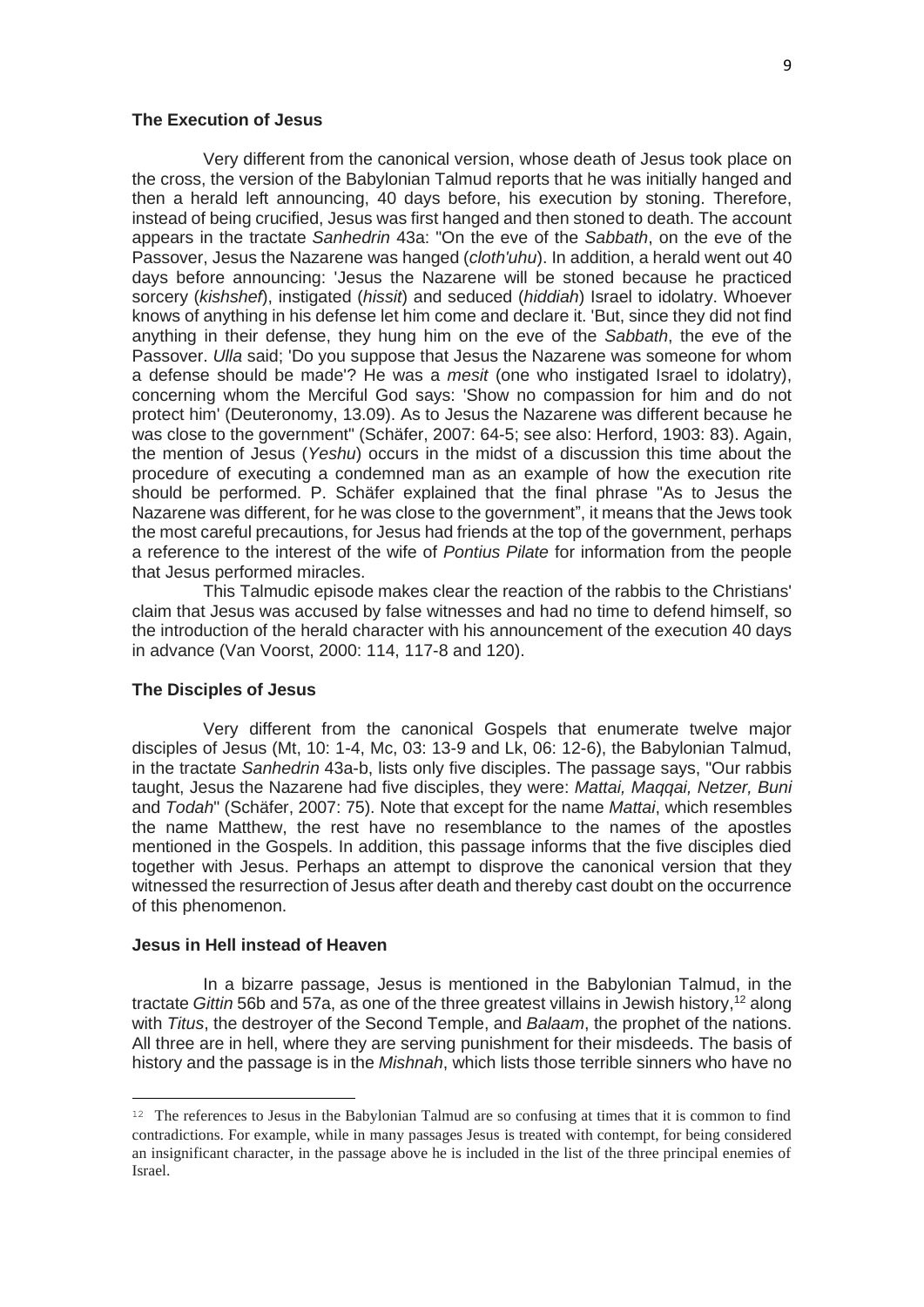more chance in the afterlife. The interlocutor is *Onqelos*, a character who was about to convert to Judaism. After interviewing *Titus* and *Balaam*, "he (*Onqelo*s) went and brought Jesus the Nazarene (*Yeshu ha-notzri*) from his grave through necromancy and asked him: Who is important in that world (in hell)? He (Jesus) answered: Israel.

*Ongelos: So, how about joining it?* 

Jesus: Seek their welfare, seek not their evil. Whoever touches them, it is as if touched the pupil of God.

*Onqelos*: What is your punishment?

Jesus: With boiling excrement.

For the master said: Whoever mocks the words of the master is punished with excrement boiling. Come and see the difference between the sinners of Israel and the prophets of the kind nations" (Schäfer, 2007: 85; see also: Herford, 1903: 68).

The conversation is very strange; Jesus is already dead, suffering punishment in hell and is brought from his grave, through magic, in order to answer some questions. The intent to ridicule Jesus is clear; he is punished with boiling excrement. Moreover, the pretense of denying the occurrence of the resurrection is implicit, for, instead of rising and rising to heaven, he is in hell, fulfilling punishment. Explanations of this passage by P. Schäfer are also confused (p.85s).

# **Final Considerations**

As in the collection of the *Sefer Toledoth Yeshu*, the mentions of Jesus in the Babylonian Talmud also have little historical value, since they are concerned more with the nature of the affront and the polemic against the founder of a hated sect, than with objective reports of credibility, therefore these reports are not historical documents. To say so does not mean that all credibility history must then be attributed to the canonical texts or, much less, to the apocrypha texts. These are also not historical documents, but rather the vehicles of an incipient catechetical program designed to exalt Jesus by composing narratives that combined facts and fictions along with the goal of persuading and harnessing followers in the early years of the Christian sect growth. Therefore, they are more for catechetical texts than for documentary texts.

The historical value that these hostile mentions leave us is to know the degree of sectarian rivalry that involves the relationship among religions. That is, what a religion is capable of inventing in order to depreciate the founder of a rival religion. In contrast, Christians did much worse with Jews during the Middle Ages.

In the face of so much animosity and rivalry in times of emergence and initial growth of religions, historians are unable to know what is fact, or what is exaltation, or what is manipulation or what is refutation, or what is reworked at the time of writing or compiling the texts of each sect. At the present stage of historical studies about Jesus, what can be safely said is that of all narratives, the canonical texts bear the greatest number of signs closest to historicity, only this, compared to the apocryphal texts, Talmudic and *Toledoth Yeshu* narratives, yet, far from being an historical account. The stricter historical studies conclude that the New Testament, strictly speaking, reproduces an intricate combination of history and myth, just like the rest of the Bible. Therefore, the great task of biblical historians has for many years been to identify what is fact and what is myth in the biblical narrative.

In conclusion, to decrypt anti-Christian mentions as provided of historicity does not mean automatically accredit canonical texts with historical validity, since all sides had reasons to deform the history at the time of composition.

## **Further Readings**

AUERBACH, Leo (tr.). *The Babylonian Talmud in Selection*. New York: Philosophical Library, 1944.